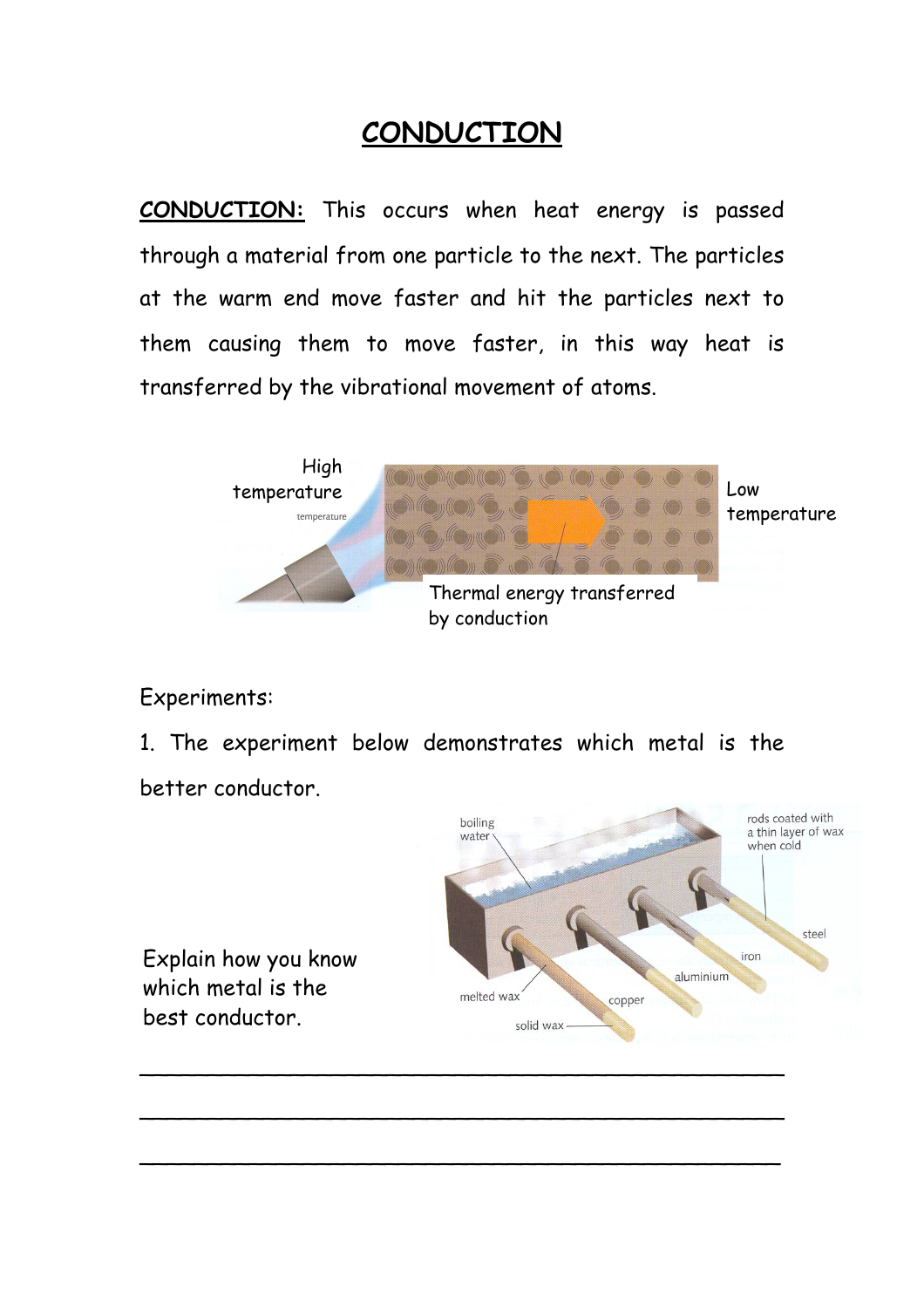2. Using the apparatus shown find out if water is a good conductor of heat.

\_\_\_\_\_\_\_\_\_\_\_\_\_\_\_\_\_\_\_\_\_\_\_\_\_\_\_

Write and explain your answer here.



Some materials that are good conductors are: - copper, iron, brass (all metals).

\_\_\_\_\_\_\_\_\_\_\_\_\_\_\_\_\_\_\_\_\_\_\_\_\_\_\_\_\_\_\_\_\_\_\_\_\_\_\_\_\_\_\_\_\_\_\_

\_\_\_\_\_\_\_\_\_\_\_\_\_\_\_\_\_\_\_\_\_\_\_\_\_\_\_\_\_\_\_\_\_\_\_\_\_\_\_\_\_\_\_\_\_\_\_

\_\_\_\_\_\_\_\_\_\_\_\_\_\_\_\_\_\_\_\_\_\_\_\_\_\_\_\_\_\_\_\_\_\_\_\_\_\_\_\_\_\_\_\_\_\_\_

\_\_\_\_\_\_\_\_\_\_\_\_\_\_\_\_\_\_\_\_\_\_\_\_\_\_\_\_\_\_\_\_\_\_\_\_\_\_\_\_\_\_\_\_\_\_\_

Materials that are poor conductors are called insulators: - Glass, wood, plastic, rubber, water and air are some examples.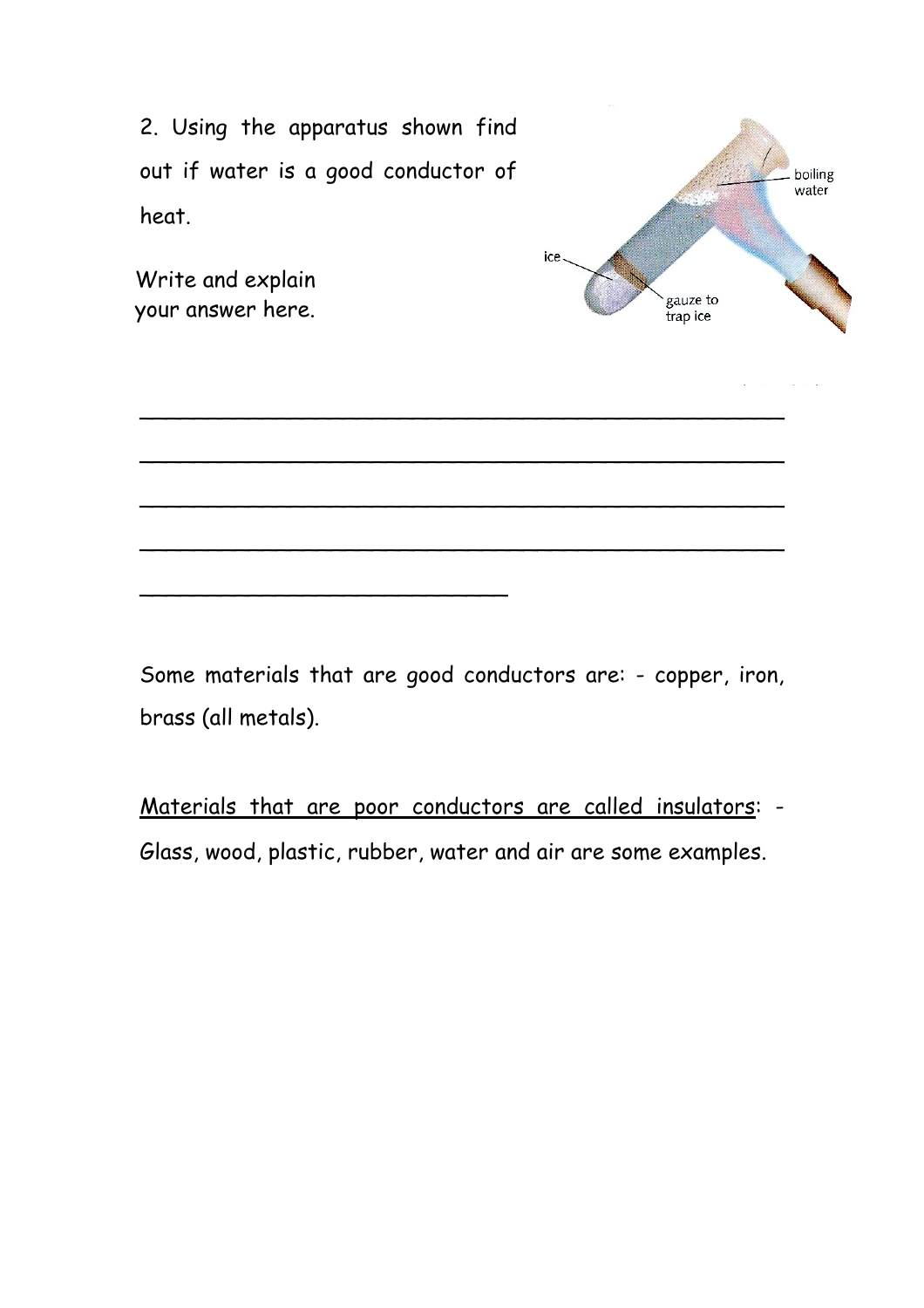## **CONVECTION**

**CONVECTION:** This occurs when particles in a gas or liquid (that are free to move) become warm. When particles become warm they expand and become less dense, than the cold particles nearby. The warm particles then rise and the cooler particles fall into the space left behind by the warm particles. When this happens a **convection current** is set up.



radiator carries thermal energy all around the room - though unfortunately, the coolest air is always around your feet.

# HOT LIQUIDS AND GASES EXPAND AND RISE WHILE THE COOLER LIQUID OR GAS FALLS.

Convection only occurs in liquids and gases because the particles in a solid are not free to move from place to place.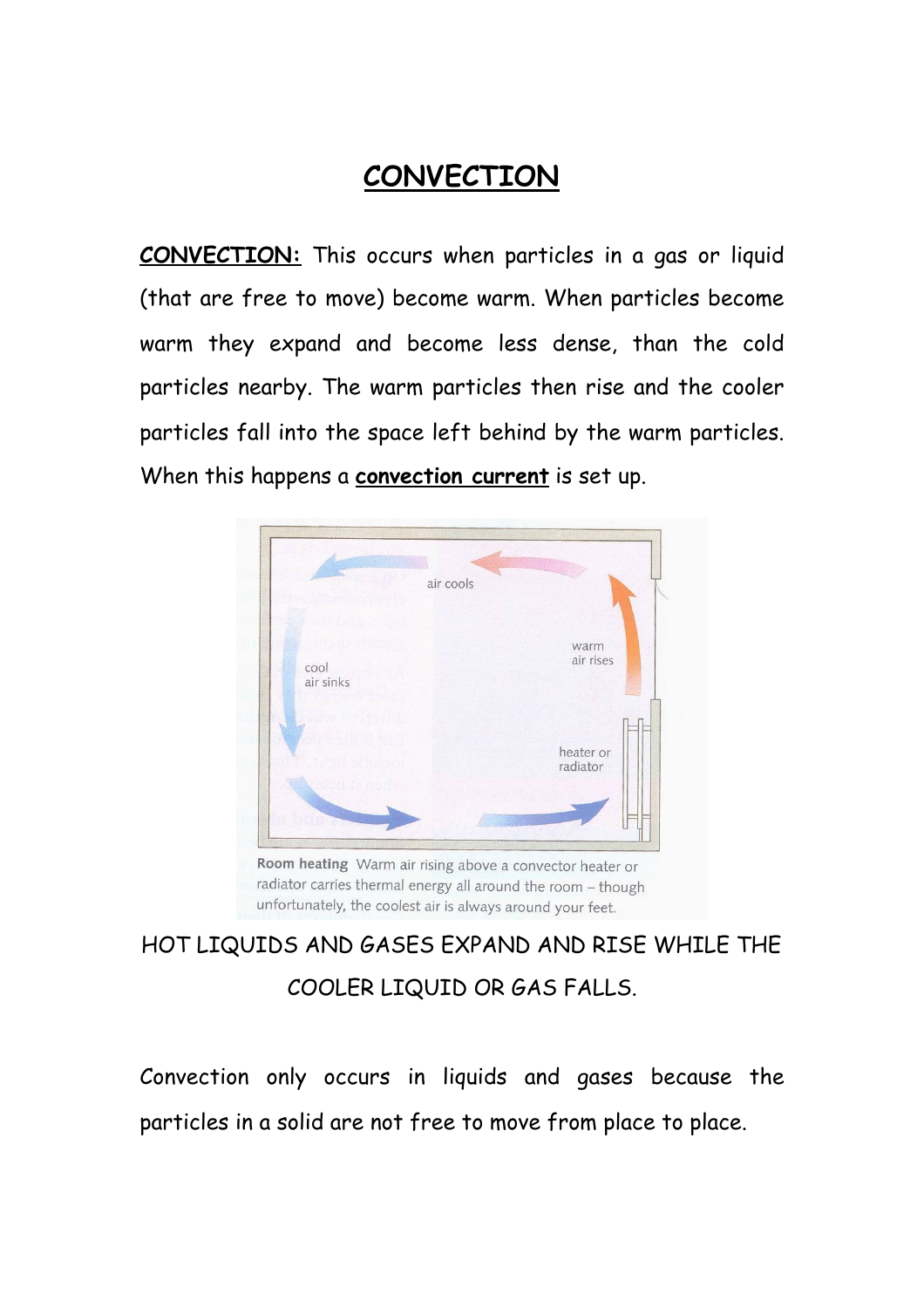Draw a diagram of a pot on a stove filled with water. Draw in the convection current that would occur as the water heats to boiling. Describe in writing why you drew things the way you did.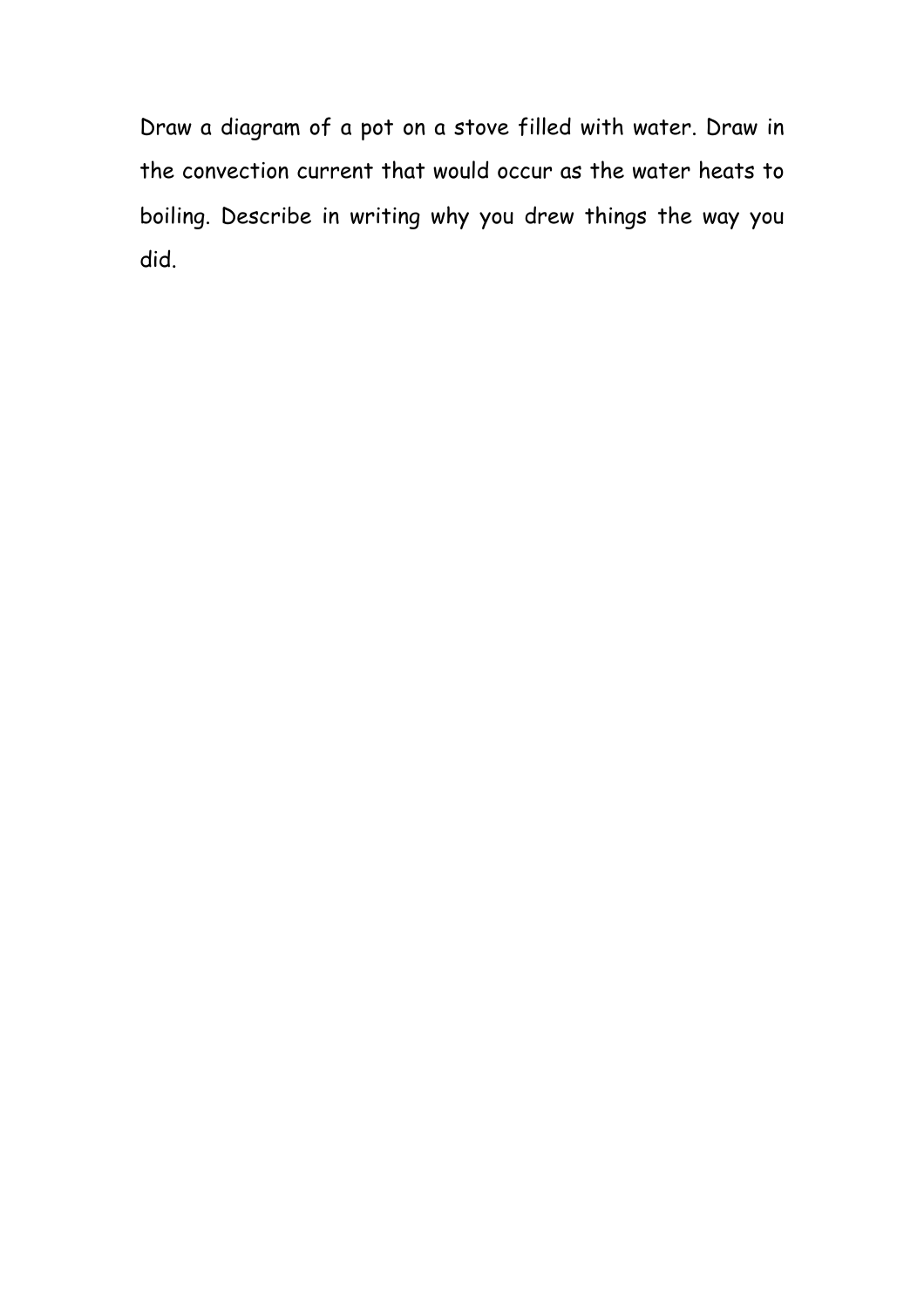#### **RADIATION**

Radiation is the method of heat transfer that takes place without the need for a material to pass through (it can happen where there are no particles). It is the way that the Earth receives heat energy from the sun through the vacuum of space.



#### Heat energy is transferred as waves – Infrared waves

- If an object is hotter than its surroundings it emits (gives out) radiant heat  $($
- If an object is cooler than its surroundings, it absorbs (takes in) radiant heat. (\_\_\_\_\_\_\_\_\_\_\_\_\_\_\_\_\_\_\_\_\_\_\_)

Which surfaces are best for giving out (emitting) and taking in (absorbing) heat. The experiment below allows us to compare